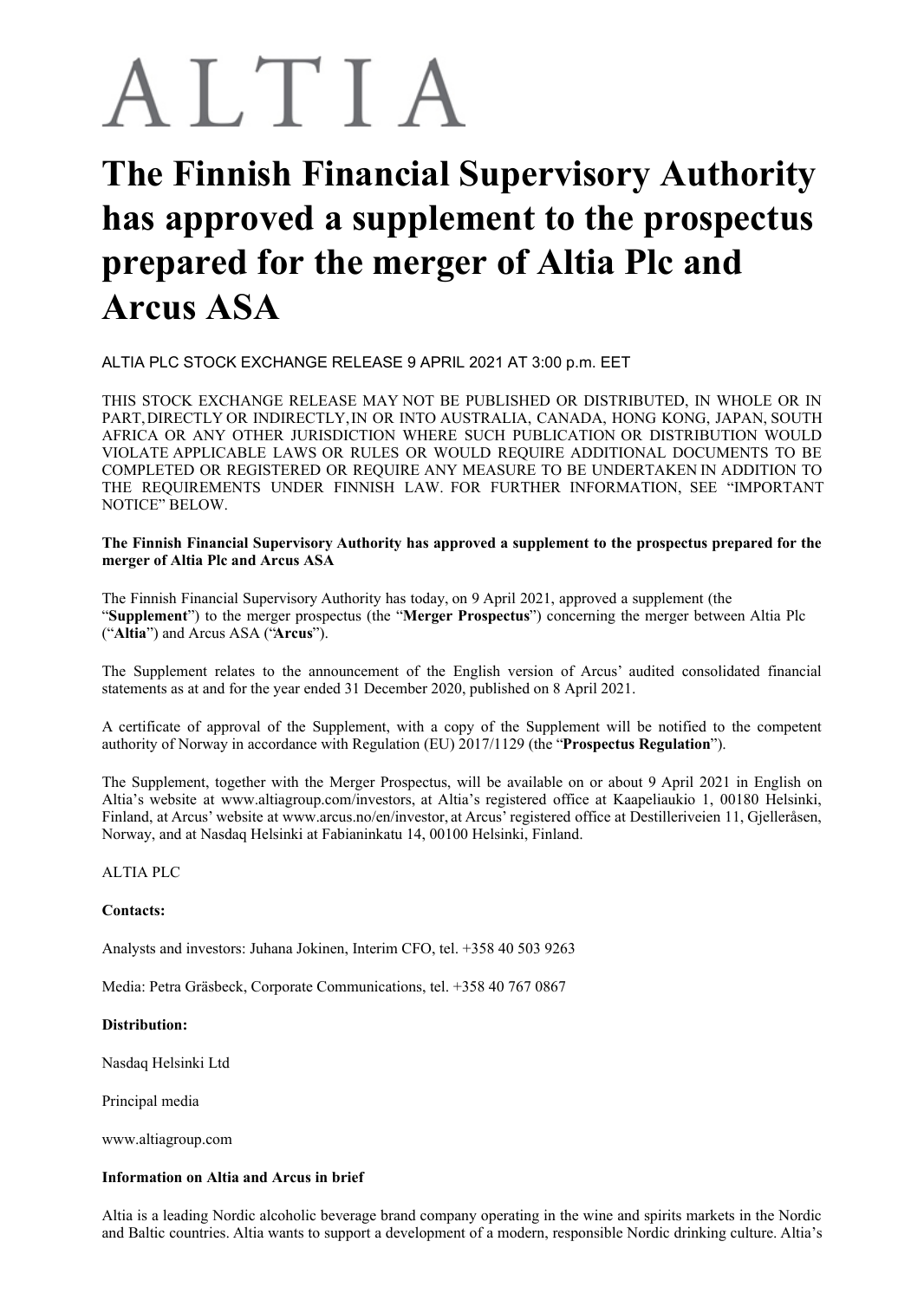key exports brands are Koskenkorva, O.P.Anderson and Larsen. Other iconic Nordic brands are Chill Out, Blossa, Xanté, Jaloviina, Leijona, Explorer and Grönstedts.

Altia's current strategy is built on two core strengths: Altia is the Nordic distillery that masters the sustainable production of high-quality grain-based spirits, and provides the best route-to-market through distribution and channel execution for its brands and partners.

Arcus is a leading Nordic branded consumer goods company within wine and spirits. Arcus is the world's largest producer of aquavit, and holds strong market positions for wine and spirits across the Nordics. Vectura, a wholly owned company, supplies complete logistics solutions for the beverage industry in Norway. Arcus was spun off from the Norwegian state monopoly, Vinmonopolet, in 1996 and since then has grown from a local company to an international group with the Nordic region and Germany as its home market. The Group also exports a significant volume of spirits to other countries. Arcus is listed on Oslo Børs.

#### **Important notice**

The distribution of this release may be restricted by law and persons into whose possession any document or other information referred to herein comes should inform themselves about and observe any such restrictions. The information contained herein is not for publication or distribution, in whole or in part, directly or indirectly, in or into Australia, Canada, Hong Kong, Japan, South Africa or any other jurisdiction where such publication or distribution would violate applicable laws or rules or would require additional documents to be completed or registered or require any measure to be undertaken in addition to the requirements under Finnish law. Any failure to comply with these restrictions may constitute a violation of the securities laws of any such jurisdiction. This release is not directed to, and is not intended for distribution to or use by, any person or entity that is a citizen or resident or located in any locality, state, country or other jurisdiction where such distribution, publication, availability or use would be contrary to law or regulation or which would require any registration or licensing within such jurisdiction.

Altia is a Finnish company and Arcus is a Norwegian company. The transaction, including the information distributed in connection with the merger and the related shareholder votes, is subject to disclosure, timing and procedural requirements of a non-U.S. country, which are different from those of the United States. The financial information included or referred to in this release has been prepared in accordance with IFRS, which may not be comparable to the accounting standards, financial statements or financial information of U.S. companies or applicable in the United States.

It may be difficult for U.S. shareholders of Arcus to enforce their rights and any claim they may have arising under U.S. federal or state securities laws, since Altia and Arcus are not located in the United States, and all or some of their officers and directors are residents of non-U.S. jurisdictions. It may be difficult to compel a foreign company and its affiliates to subject themselves to a U.S. court's judgment. U.S. shareholders of Arcus may not be able to sue Altia or Arcus or their respective officers and directors in a non-U.S. court for violations of U.S. laws, including federal securities laws, or at the least it may prove to be difficult to evidence such claims. Further, it may be difficult to compel Altia or Arcus and their affiliates to subject themselves to the jurisdiction of a U.S. court. In addition, there is substantial doubt as to the enforceability in a foreign country in original actions, or in actions for the enforcement of judgments of U.S. courts, based on the civil liability provisions of the U.S. federal securities laws.

Arcus'shareholders should be aware that Altia is prohibited from purchasing Arcus'shares otherwise than under the Merger, such as in open market or privately negotiated purchases, at any time during the pendency of the Merger under the Merger Plan.

This release does not constitute a notice to an EGM or a merger prospectus and as such, does not constitute or form part of and should not be construed as, an offer to sell, or the solicitation or invitation of any offer to buy, acquire or subscribe for, any securities or an inducement to enter into investment activity. Any decision with respect to the proposed merger of Arcus into Altia should be made solely on the basis of information to be contained in the actual notices to the EGM of Arcus and Altia, as applicable, and the merger prospectus related to the merger as well as on an independent analysis of the information contained therein. You should consult the merger prospectus for more complete information about Altia, Arcus, their respective subsidiaries, their respective securities and the merger. No part of this release, nor the fact of its distribution, should form the basis of, or be relied on in connection with, any contract or commitment or investment decision whatsoever. The information contained in this release has not been independently verified. No representation, warranty or undertaking, expressed or implied, is made as to, and no reliance should be placed on, the fairness, accuracy, completeness or correctness of the information or the opinions contained herein. Neither Altia nor Arcus, nor any of their respective affiliates, advisors or representatives or any other person, shall have any liability whatsoever (in negligence or otherwise) for any loss however arising from any use of this release or its contents or otherwise arising in connection with this release. Each person must rely on their own examination and analysis of Altia, Arcus, their respective securities and the merger, including the merits and risks involved. The transaction may have tax consequences for Arcus shareholders, who should seek their own tax advice.